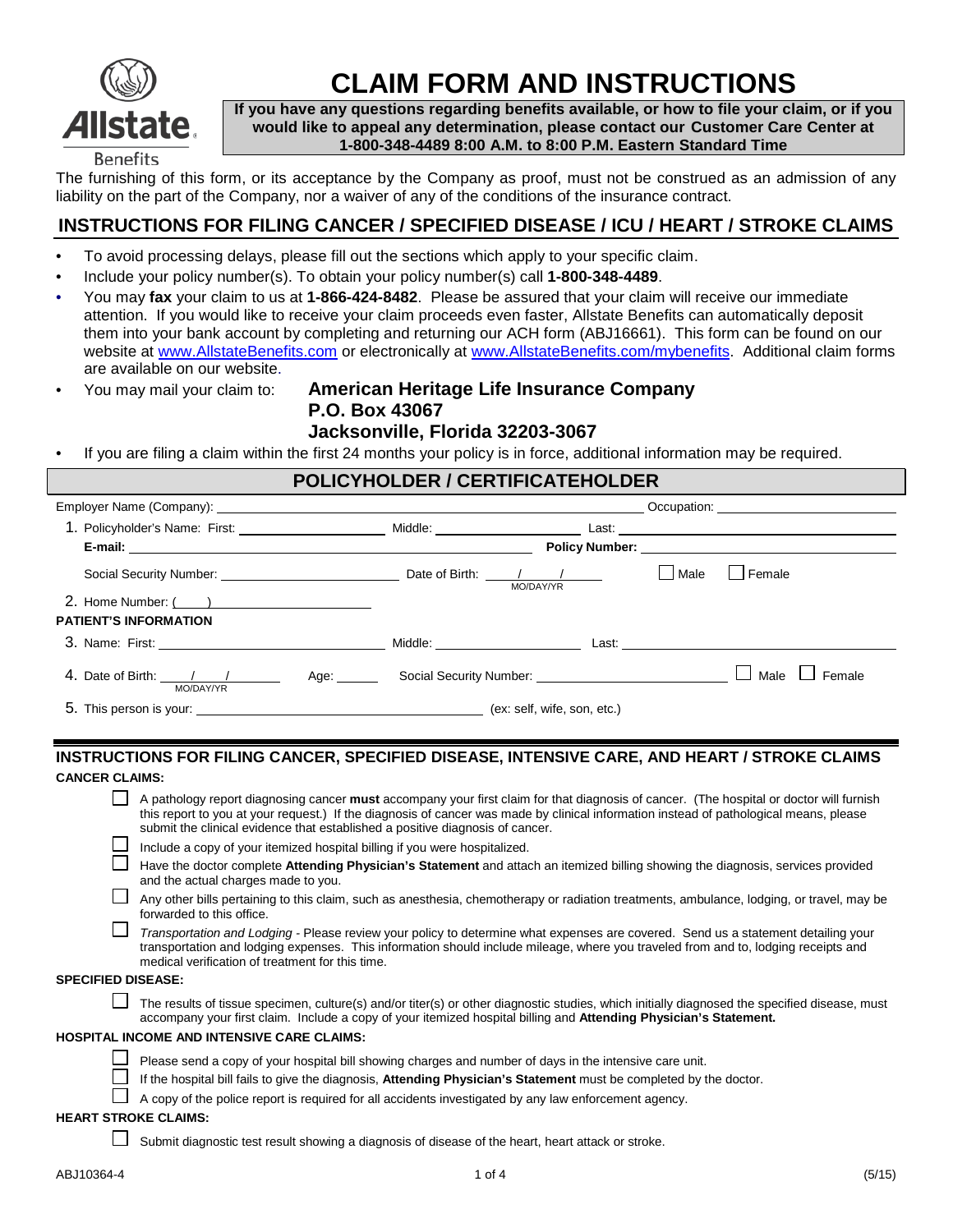| INSTRUCTIONS FOR FILING TRANSPORTATION AND LODGING CLAIMS: |  |
|------------------------------------------------------------|--|
|                                                            |  |

Please attach receipts for lodging and transportation (common carrier).

# **TRANSPORTATION AND LODGING**

|            | <b>ATTENDING PHYSICIAN'S STATEMENT</b>                                                                                                                                                                                                                                                                                                                                                                                                                                 |
|------------|------------------------------------------------------------------------------------------------------------------------------------------------------------------------------------------------------------------------------------------------------------------------------------------------------------------------------------------------------------------------------------------------------------------------------------------------------------------------|
|            |                                                                                                                                                                                                                                                                                                                                                                                                                                                                        |
| 1.<br>2.   |                                                                                                                                                                                                                                                                                                                                                                                                                                                                        |
| 3.         | If condition is due to pregnancy, what is expected delivery date? Date $\frac{1}{\text{MODAY/TR}}$<br>When did symptoms first appear or accident happen? Date $\frac{1}{\text{MO}/\text{DA}Y/\text{YR}}$                                                                                                                                                                                                                                                               |
| 4.         | When did patient first consult you for this condition? Date $\frac{1}{\text{MO}(\text{DA}Y/\text{NR})}$                                                                                                                                                                                                                                                                                                                                                                |
| 5.         |                                                                                                                                                                                                                                                                                                                                                                                                                                                                        |
| 6.         |                                                                                                                                                                                                                                                                                                                                                                                                                                                                        |
| 7.         | Nature of surgical or obstetrical procedure, if any (describe fully). Nature and the control of surgical or obstetrical procedure, if any (describe fully).                                                                                                                                                                                                                                                                                                            |
| 8.         | Is patient unable to perform job duties? $\Box$ Yes $\Box$ No If yes, from $\Box$ $\Box$ $\Box$ $\Box$ through $\Box$<br>What specific job duties is patient unable to perform?                                                                                                                                                                                                                                                                                        |
| 9a.<br>9b. | Specific RESTRICTIONS (What the patient should not do and why). Please quantify in hours, weight, etc.                                                                                                                                                                                                                                                                                                                                                                 |
|            |                                                                                                                                                                                                                                                                                                                                                                                                                                                                        |
|            | 9c. Specific LIMITATIONS (What the patient cannot do and why). The material control of the state of the state of the state of the state of the state of the state of the state of the state of the state of the state of the s                                                                                                                                                                                                                                         |
|            | 10. If retired or unemployed which activities of daily living (ADLs) is patient unable to perform?                                                                                                                                                                                                                                                                                                                                                                     |
|            |                                                                                                                                                                                                                                                                                                                                                                                                                                                                        |
|            | Is patient: $\Box$ ambulatory $\Box$ bed confined $\Box$ house confined $\Box$ other                                                                                                                                                                                                                                                                                                                                                                                   |
| 13.        | If patient is hospitalized, give name and address of hospital.<br>Hospital: State: State: State: State: State: State: State: State: State: State: State: State: State: State: State: State: State: State: State: State: State: State: State: State: State: State: State: State: State: State: St                                                                                                                                                                       |
|            | 14a. Date admitted: <u>Anti-American Model Charles Charles Charles Charles Charles Charles Charles Charles Charles Charles Charles Charles Charles Charles Charles Charles Charles Charles Charles Charles Charles Charles Charl</u><br>MO/DAY/YR MO/DAY/YR MO/DAY/YR MO/DAY/YR HAD. When do you expect patient to resume partial duties? MO/DAY/YR HAD. When do you expect patient to resume partial duties? MO/DAY/YR HAD. When do you expect patient to resume part |
|            | 14c. If patient is unemployed or retired, on what date would you expect a person of like age, gender and good health to resume his/her normal and                                                                                                                                                                                                                                                                                                                      |
|            | 15. Is condition due to injury or sickness arising out of patient's employment? $\Box$ Yes $\Box$ No                                                                                                                                                                                                                                                                                                                                                                   |
|            | Name and address of referring physician if any.                                                                                                                                                                                                                                                                                                                                                                                                                        |
|            | Name: We have a state of the state of the state of the state of the state of the state of the state of the state of the state of the state of the state of the state of the state of the state of the state of the state of th                                                                                                                                                                                                                                         |
|            | State:<br>City. .                                                                                                                                                                                                                                                                                                                                                                                                                                                      |
|            | 16. Have you completed paperwork for any other insurance company? $\Box$ Yes $\Box$ No<br>Social Security Disability? □ Yes □ No                                                                                                                                                                                                                                                                                                                                       |
|            | Remember, it is a crime to fill out this form with facts you know are false or to leave out facts you know are relevant and important. Check to<br>be sure that all information is correct before signing. Please refer to page 3 for notice specific to your state.                                                                                                                                                                                                   |
|            | <b>PHYSICIAN VERIFICATION</b>                                                                                                                                                                                                                                                                                                                                                                                                                                          |
|            | Phone: (<br>Date: $\frac{1}{100/DAY/YR}$                                                                                                                                                                                                                                                                                                                                                                                                                               |
|            |                                                                                                                                                                                                                                                                                                                                                                                                                                                                        |
|            | City/Town:<br>and the control of the control of the control of the control of the control of the control of the control of the                                                                                                                                                                                                                                                                                                                                         |
|            | State/Province:<br>Zip Code: ____________________________                                                                                                                                                                                                                                                                                                                                                                                                              |
|            | <b>ASSIGNMENT OF BENEFITS (n/a in New Hampshire)</b><br>I request that American Heritage Life Insurance Company send benefits to someone other than me. Please send benefits available to the name and                                                                                                                                                                                                                                                                 |
| Name       | address shown below:<br>Address                                                                                                                                                                                                                                                                                                                                                                                                                                        |
|            |                                                                                                                                                                                                                                                                                                                                                                                                                                                                        |
|            | City<br>State<br>Provider's Tax Identification Number<br>Zip                                                                                                                                                                                                                                                                                                                                                                                                           |
|            | Relationship                                                                                                                                                                                                                                                                                                                                                                                                                                                           |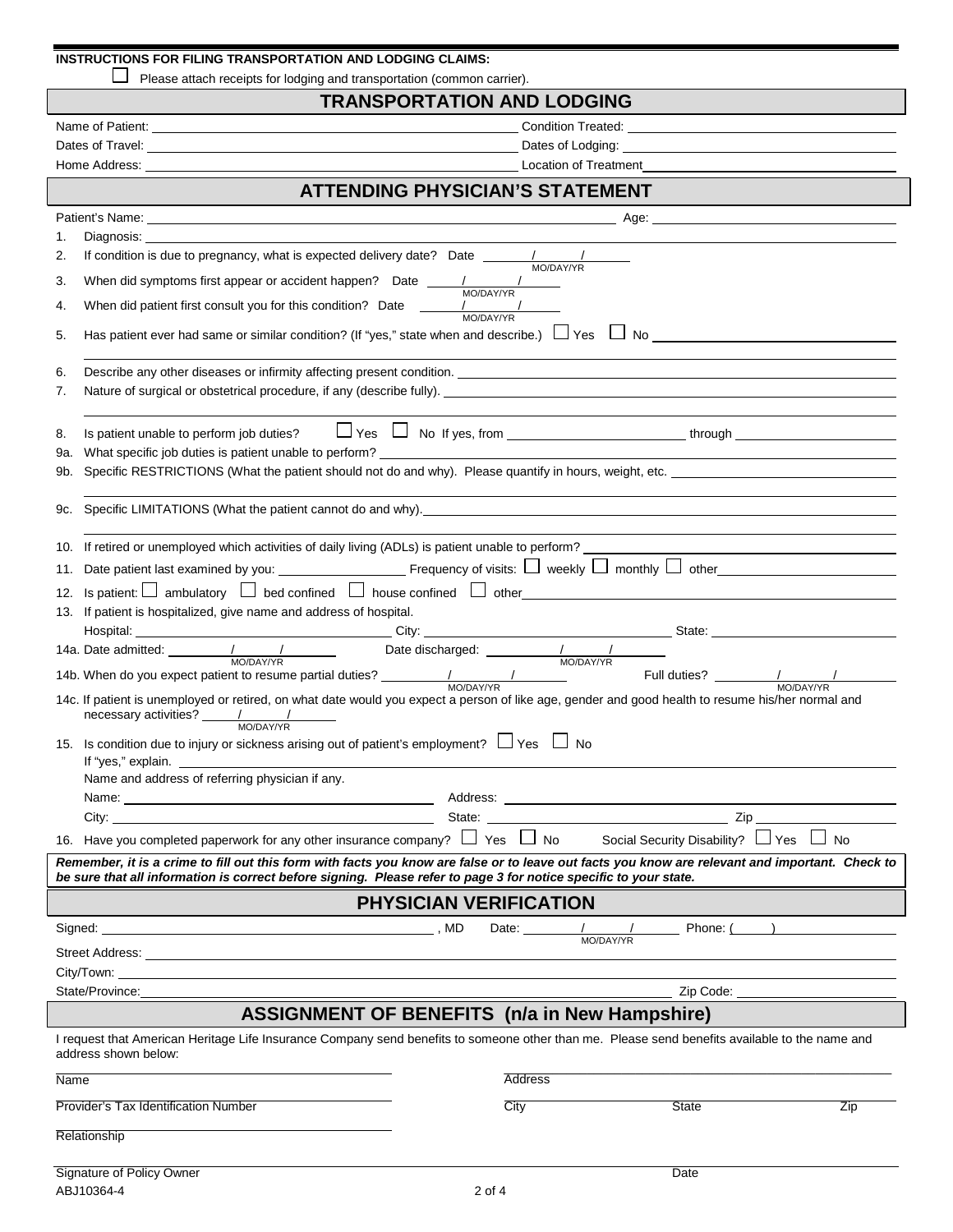#### **Important: To avoid delay, please sign authorization below.**

I authorize any physician, medical practitioner, hospital, clinic or other medical facility, Pharmacy Benefit Managers, insurance company, the Medical Information Bureau or other organization, institution or person, that has records or knowledge of me or my health including my prescription medication history to give to American Heritage Life Insurance Company (AHL) its subsidiaries or its reinsurers any information relating to my claim. I also authorize AHL, or its reinsurers, to make a brief report of my health information to MIB, Inc. I understand that there is a possibility of redisclosure of any information disclosed pursuant to this authorization and that information, once disclosed, may no longer be protected by federal rules governing privacy and confidentiality, but may still be protected by state laws. A copy of this authorization is as valid as the original. This authorization applies to any dependent on whom a claim is filed. This authorization is valid for a period of 24 months from the date signed. I understand that I may revoke this authorization at any time by notifying AHL in writing of my desire to do so. I or my representative may receive a copy of this authorization by supplying policy number(s) and Insured's name in a written request to the company. (In **MAINE** – I understand that revocation of this authorization may be a basis for denying insurance benefits. Failure to sign an authorization statement may impair the ability of a regulated insurance agency to evaluate claims and may be a basis for denying a claim for benefits.)

| Sign here:<br>Date:  |                | Check here if address is new |        |                       |                |  |
|----------------------|----------------|------------------------------|--------|-----------------------|----------------|--|
|                      | $\cap$ laimant |                              |        |                       |                |  |
| Mailing A<br>:ddress |                | Citv:                        | State: | 7 <sub>in</sub><br>–י | Γelephone Νo:. |  |

**ILLINOIS INTEREST STATEMENT:** For contracts issued in and residents of Illinois, unless payment is made within fifteen (15) days from the date of receipt by the company of due proof of loss, interest shall accrue on the proceeds payable because of the death of the insured, from date of death, at the rate of 9% on the total amount payable or the face amount if payments are to made in installments until the total payment or the first installment is paid.

# **FRAUD WARNINGS BY STATE**

**NOTICE IN ALABAMA:** Any person who knowingly presents a false or fraudulent claim for payment of a loss or benefit or who knowingly presents false information in an application for insurance is guilty of a crime and may be subject to restitution fines or confinement in prison, or any combination thereof.

**NOTICE IN ALASKA, ARKANSAS, KENTUCKY, LOUISIANA, MAINE, NEW JERSEY AND NEW MEXICO:** Any person who knowingly and with intent to injure, defraud or deceive an insurance company files a claim containing false, incomplete or misleading information may be prosecuted under state law.

**NOTICE IN ARIZONA:** For your protection Arizona law requires the following statement to appear on this form. Any person who knowingly presents a false or fraudulent claim for payment of a loss is subject to criminal and civil penalties.

**NOTICE IN CALIFORNIA:** For your protection, California law requires the following to appear on this form. Any person who knowingly presents a false or fraudulent claim for payment of a loss is quilty of a crime and may be subject to fines and confinement in state prison.

**NOTICE IN COLORADO:** It is unlawful to knowingly provide false, incomplete, or misleading facts or information to an insurance company for the purpose of defrauding or attempting to defraud the company. Penalties may include imprisonment, fines, denial of insurance, and civil damages. Any insurance company or agent of an insurance company who knowingly provides false, incomplete, or misleading facts or information to a policyholder or claimant for the purpose of defrauding or attempting to defraud the policyholder or claimant with regard to a settlement or award payable from insurance proceeds shall be reported to the Colorado division of insurance within the department of regulatory agencies.

**NOTICE IN DELAWARE, IDAHO, INDIANA, MINNESOTA, AND OKLAHOMA:** Any person who knowingly and with intent to injure, defraud or deceive an insurance company files a claim containing false, incomplete or misleading information is guilty of a felony.

**NOTICE IN DISTRICT OF COLUMBIA: FRAUD NOTICE:** It is a crime to provide false or misleading information to an insurer for the purpose of defrauding the insurer or any other person. Penalties include imprisonment and/or fines. In addition, an insurer may deny insurance benefits, if false information materially related to a claim was provided by the applicant.

**NOTICE IN FLORIDA:** Any person who knowingly and with intent to injure, defraud, or deceive any insurer files a statement of claim or an application containing any false, incomplete, or misleading information is guilty of a felony of the third degree.

**NOTICE IN MARYLAND:** Any person who knowingly or willfully presents a false or fraudulent claim for payment of a loss or benefit or who knowingly or willfully presents false information in an application for insurance is guilty of a crime and may be subject to fines and confinement in prison.

**NOTICE IN NEW HAMPSHIRE:** Any person who, with a purpose to injure, defraud or deceive any insurance company, files a statement of claim containing any false, incomplete, or misleading information is subject to prosecution and punishment for insurance fraud, as provided in RSA 638.20.

**NOTICE IN NEW YORK:** Any person who knowingly and with intent to defraud any insurance company or other person files an application for insurance or statement of claim containing any materially false information, or conceals for the purpose of misleading, information concerning any fact material thereto, commits a fraudulent insurance act, which is a crime and shall also be subject to a civil penalty not to exceed five thousand dollars and the stated value of the claim for each such violation.